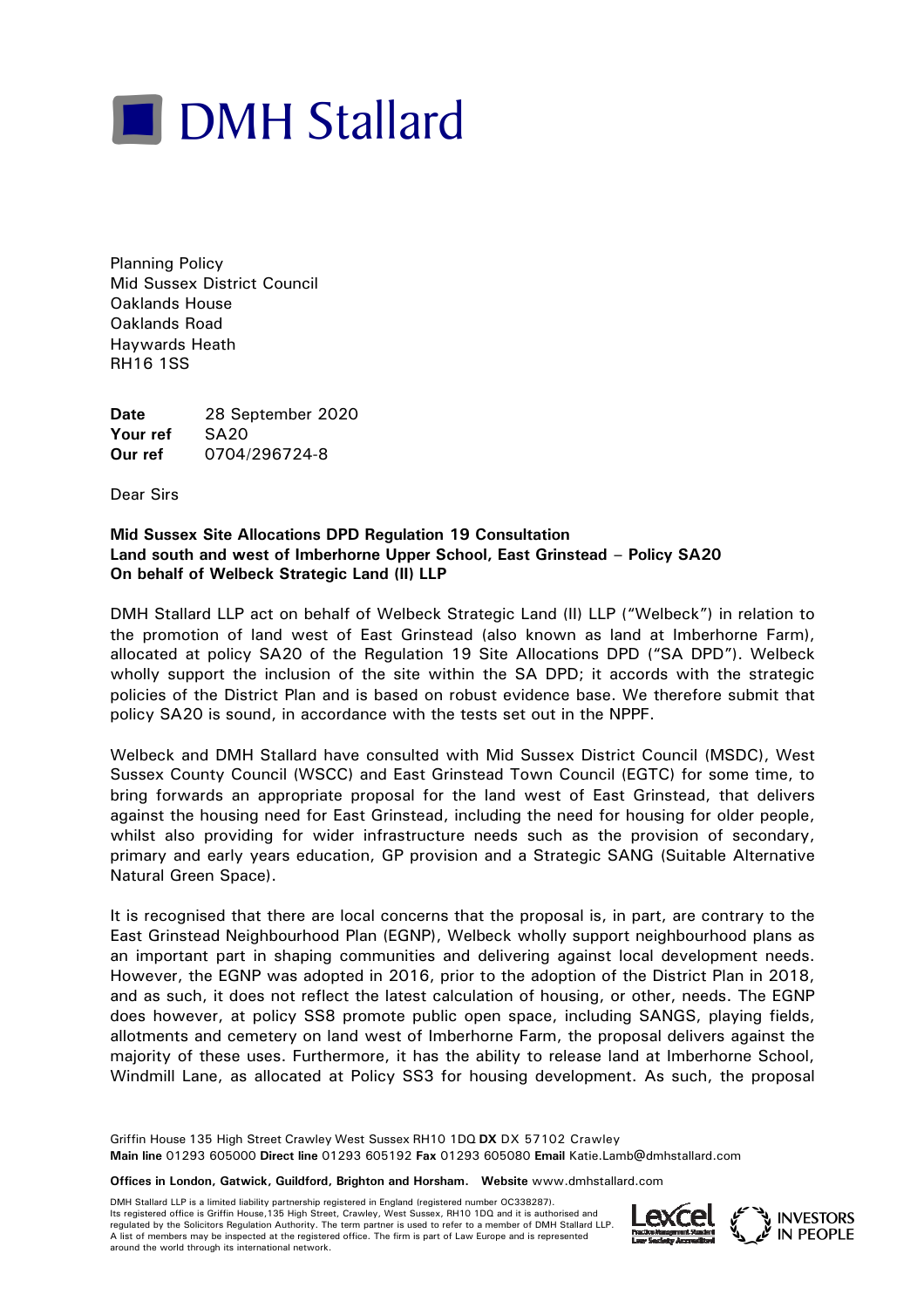

seeks to unlock allocations within the EGNP whilst also meeting housing needs as identified in the higher order District Plan.

## Policy SA20 - A Sustainable, Healthy Community for East Grinstead

Policy SA20 allocates the land west and south of Imberhorne Upper School (Imberhorne Farm) for a range of uses that will deliver a new sustainable community for East Grinstead, reducing the need to travel through significant on-site opportunities, but also benefiting from connectivity to the existing area through good bus links and footway / cycleways such as the Worth Way. The allocation will deliver against the identified housing need for East Grinstead and Mid Sussex, as adopted in the District Plan, boosting housing in accordance with the NPPF.

Welbeck are committed to the delivery of the proposal as set out in Policy SA20 and wholly support the Council's identification of the site through the Local Plan process, acknowledging the significant evidence base that has been undertaken and shared with the Council. It also reflects significant site assessment which has been undertaken by the Council at site level and strategically, particularly in relation to transport and highway capacity.

In summary and as defined by Policy SA20, Welbeck are committed to delivering:

- Approximately 550 dwellings, including 30% affordable housing;
- A Care Community;
- Land for a 2FE primary school and early years provision;
- 4ha (net) of land for expansion and consolidation of Imberhorne Secondary School;
- Local centre, including GP provision;
- Public open space; and
- 40ha of Strategic Suitable Alternative Natural Greenspace (SANG).

At present, the Concept Masterplan is in draft form, however this is enclosed within these submissions. It is based on the significant evidence base undertaken so far and considerable consultation with the Council to date. As such, it is considered to be a sound approach to masterplanning for all the proposed uses, demonstrating deliverability of the scheme.

The evidence base has been submitted to MSDC throughout the process, from initial site submission through to the Council's Regulation 19 'Site Library'. Welbeck commend the Council for sharing a suite of 'Site Library' documents, to share the evidence base with members of the public in the interests of transparency. The latest documents are submitted alongside these representations and include:

- Concept Masterplan 2020
- Care Community Capacity Sketch Layout 2020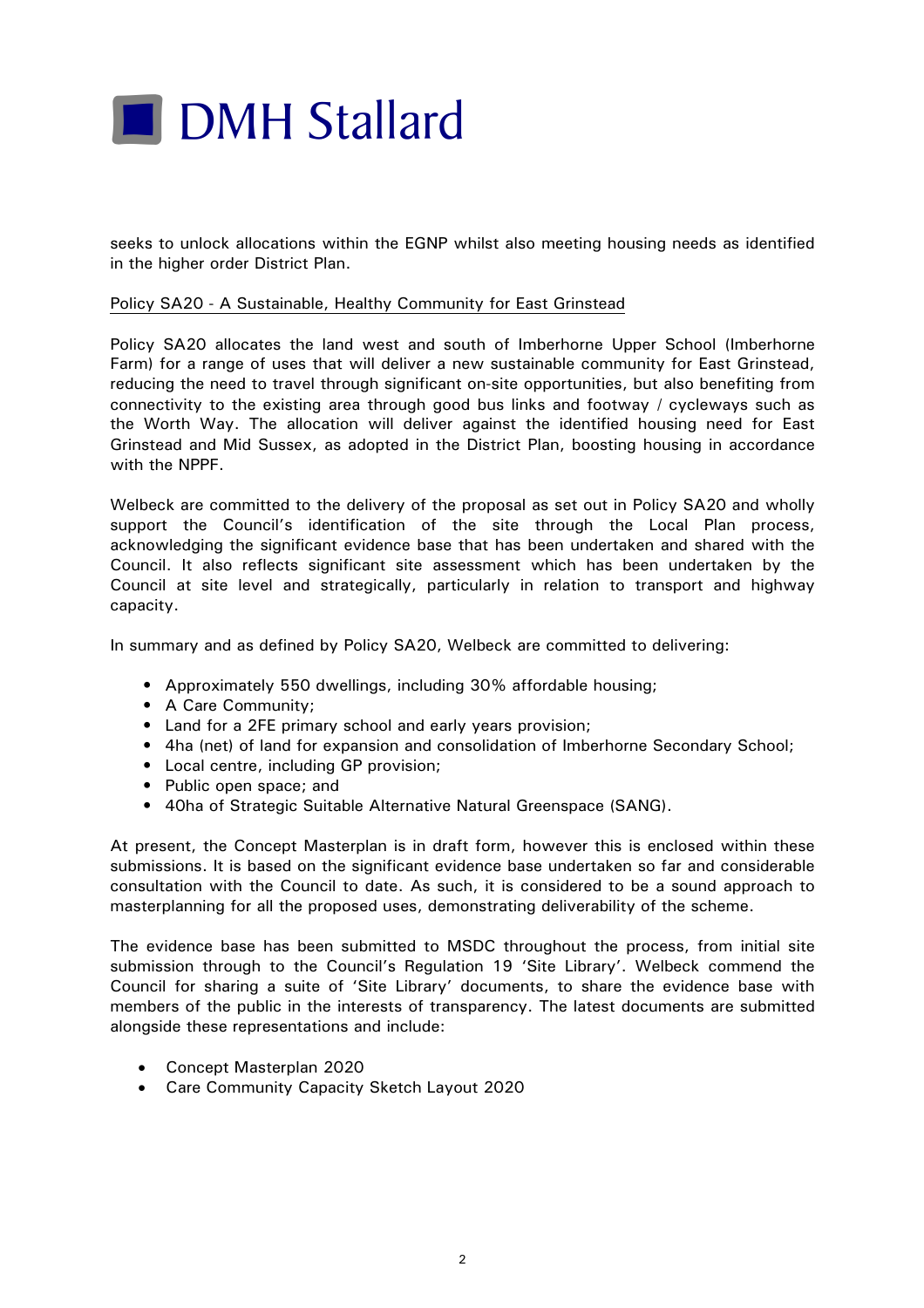

- Vision Document 2020
- Landscape and Visual Impact Appraisal 2020
- Transport Appraisal 2020
- Heritage Statement 2020
- Flood Risk and Drainage Strategy 2020
- Ecological Report 2020
- Care Community Demand Study 2019

These reports, combined with MSDC's own evidence base, demonstrate that the site is suitable for development, and should be read alongside these representations.

The District Plan did not allocate any housing in East Grinstead notwithstanding it being a Category 1 settlement. It is acknowledged that the EGNP allocates some sites for housing (including land at Imberhorne Lower School), but the District Plan followed the EGNP and identifies a minimum residual housing requirement (post 2017) of 1,145 for East Grinstead. The residual housing need has been revised as part of the SA DPD process to account for further commitments and the Sustainability Appraisal supporting the SA DPD (February 2020) states that the revised residual housing figures for East Grinstead is 706 dwellings (paragraph 6.31 – Table 13).

East Grinstead is a Category 1 settlement, as defined by policy DP6 of the District Plan, which recognises it as a *"Settlement with a comprehensive range of employment, retail, health, education, leisure services and facilities. These settlements will also benefit from good public transport provision and will act as a main service centre for the small settlements.".* The Sustainability Appraisal (SA) supporting the Regulation 19 document recognises that the SA DPD should plan for at least the residual housing need. Furthermore, that in accordance with Policy DP4, the residual requirement should be spatially distributed in general accordance with the established settlement hierarchy, this approach was found sound through the District Plan process and we support the Council's continued application of the spatial distribution of housing. The allocation of land at Imberhorne Farm (policy SA20) will contribute towards that residual need of the district, and of East Grinstead (c706 dwellings) and in accordance with the settlement hierarchy.

Acknowledging that there is a residual housing need in Category 1 settlements, all of which arises from an unmet need in East Grinstead, the Council have rightly considered all options for development around the town. However, there are few remaining directions in which to expand the town without impinging on nationally protected areas. The land west of East Grinstead is one of the least environmentally constrained areas around the town; land to the north (within Tandridge District) is Green Belt and land to the east and south forms part of the High Weald Area of Outstanding Natural Beauty (AONB). Furthermore, the Council's landscape evidence base comprising the 'Capacity of Mid Sussex District to Accommodate Development 2014' and 'Landscape Capacity Study 2007', identifies land to the west of East Grinstead as one of only 3 locations within the District considered to have Medium /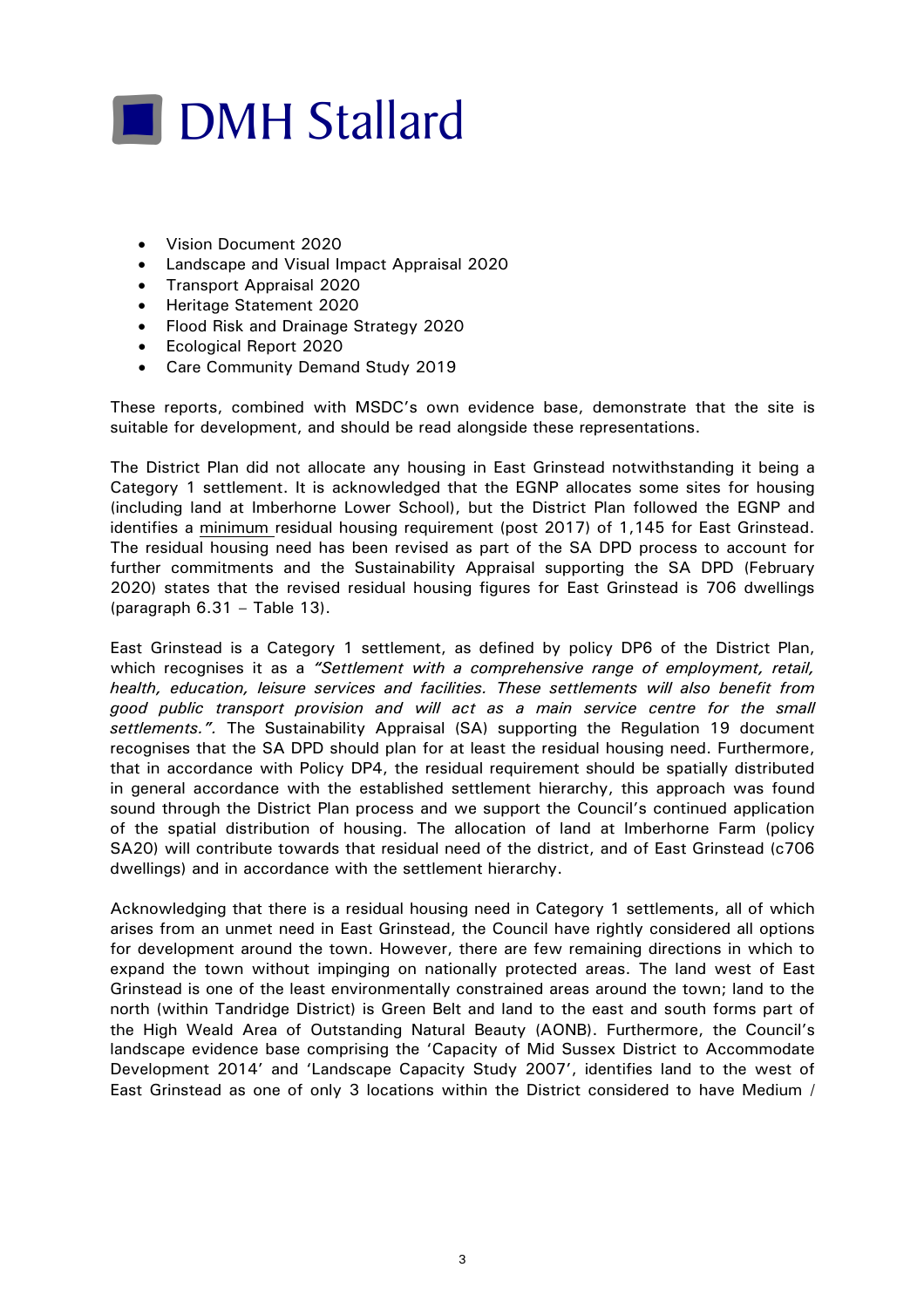

High capacity for development. As such, there are very few locations to meet the residual housing need, and land at Imberhorne Farm has the capacity to accommodate development without an impact on nationally protected areas, on a site which is relatively unconstrained.

Paragraph 72 of the NPPF acknowledges that the supply of new homes can often be best achieved through planning for larger scale development, such as extensions to towns, providing that they are well located and designed. East Grinstead is a Category 1 Settlement, and the only top tier settlement in the north of the District, it is therefore a highly sustainable settlement. Furthermore, the NPPF acknowledges that this is often a way of meeting needs in a sustainable way, such proposals are able to:

- *a) consider the opportunities presented by existing or planned investment in infrastructure, the area's economic potential and the scope for net environmental gains;*
- *b) ensure that their size and location will support a sustainable community, with sufficient access to services and employment opportunities within the development itself (without expecting an unrealistic level of self-containment), or in larger towns to which there is good access;*
- *c) set clear expectations for the quality of the development and how this can be maintained (such as by following Garden City principles), and ensure that a variety of homes to meet the needs of different groups in the community will be provided;*
- *d) make a realistic assessment of likely rates of delivery, given the lead-in times for large scale sites, and identify opportunities for supporting rapid implementation (such as through joint ventures or locally-led development corporations); and*
- *e) consider whether it is appropriate to establish Green Belt around or adjoining new developments of significant size.*

In accordance with this criteria, Policy SA 20 will deliver a sustainable community, with sufficient access to services and employment. The proposed development will deliver a range of additional land uses in addition to the 550 dwellings proposed, including; land for a primary school (and early years provision), land for expansion of Imberhorne Secondary School, a Care Community (housing for older people), and significant open space including a Strategic SANG. The development will provide social and economic opportunities within the proposal itself, as well as being well located close to existing employment opportunities (Birches Industrial Estate and the Town Centre).

The development will also promote healthy communities, as required by Section 8 of the NPPF. Paragraph 91 of the NPPF requires that policies should aim to achieve healthy, inclusive and safe places, the development of land west of East Grinstead, will deliver against these objectives as follows: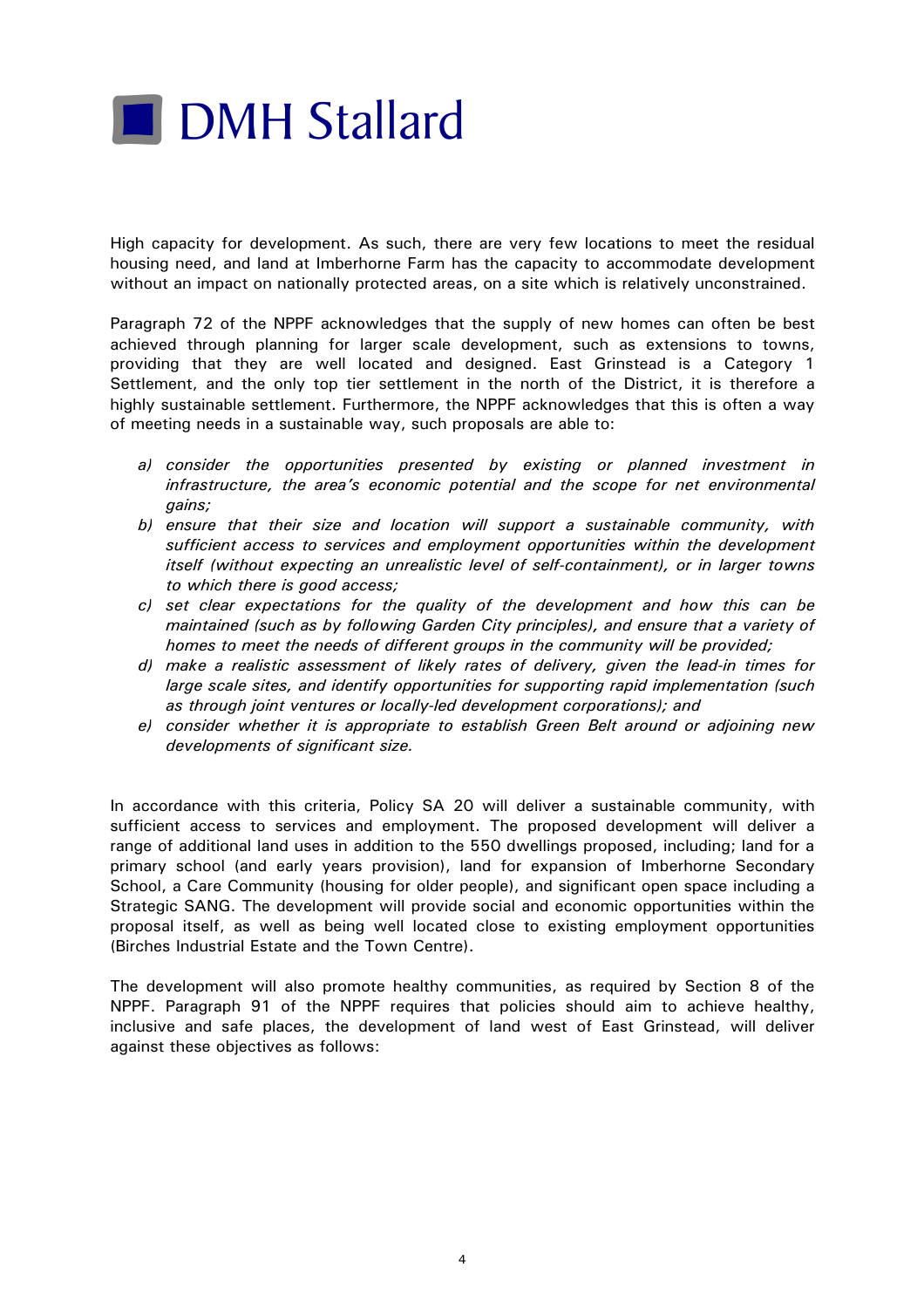# **DMH Stallard**

- It will promote social interaction, including opportunities for meetings between people who might not otherwise come into contact with each other, through the delivery of primary and secondary education, mixed housing tenures and housing for older people (paragraph 91 of the NPPF).
- The scheme will deliver additional early years, primary and secondary education on the site, to meet the needs of the local area as well as the need arising from the proposal itself (paragraph 94 of the NPPF).
- It will reduce the need to travel by car. The site is well linked to existing bus routes and is within walking/cycling distance of a Train Station. It will include significant opportunities for new footways and cycleways, linking the site to the Worth Way and other existing routes and will promote active travel (paragraphs 91 and 98 of the NPPF)
- It also has a range of uses on the site, which will reduce the need to travel, including a local centre, education and employment needs and is close to existing employment opportunities, and a wider range of local shops.
- The significant open space, including strategic SANG, totalling over 50ha will provide opportunities for healthy lifestyles such as walking and cycling, it will also promote social interaction. The additional land for Imberhorne Secondary School will provide superior sports provision for the School, but will also be available for use by the wider community (paragraph 96 of the NPPF).
- The local centre and Care Community provides an opportunity to deliver new health care services to the west of East Grinstead (subject to local need, defined by the CCG) (paragraph 91 of the NPPF).

Importantly, the proposal delivers much more than simply standard housing to meet the residual housing needs of East Grinstead and the wider area, it delivers a suite of additional benefits to deliver a new sustainable community. The details of the proposal are outlined below, and reflect the Council's criteria as set out in Policy SA20.

## *Access*

The main scheme access will be via Imberhorne Lane, through the creation of a new junction with Heathcote Drive. In addition, there is a secondary point of access for the Care Community and for emergency vehicles only, to the south of the main access point, also onto Imberhorne Lane. This has been subject of assessment by West Sussex Highways Authority, who are in agreement with the design and approach to site access.

## *Meeting the needs of Imberhorne Secondary School*

The proposal will deliver an additional 4ha (net) of land to Imberhorne Secondary School, enabling the consolidation of Imberhorne School campuses as identified within the EGNP at Policy SS3.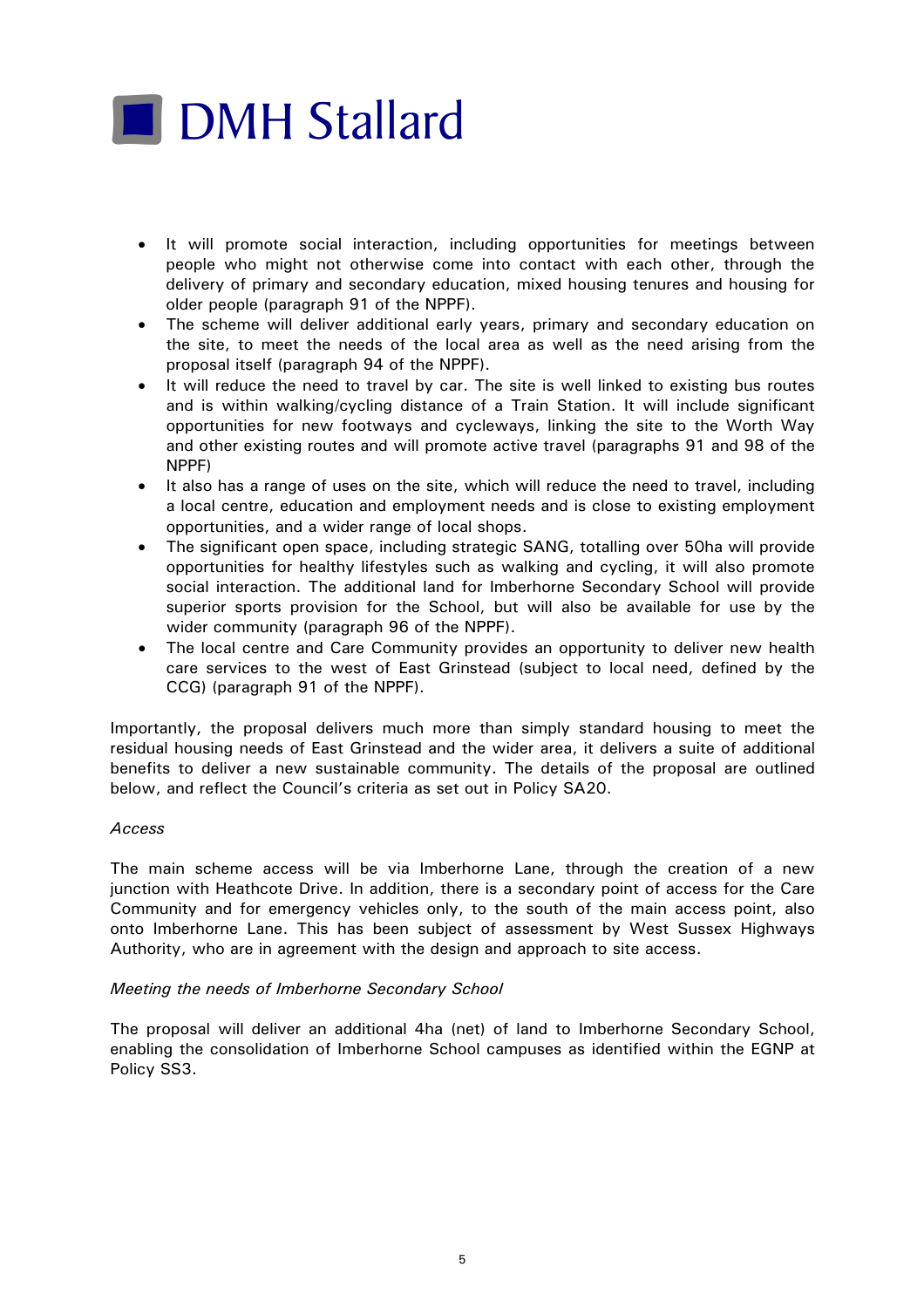

Imberhorne Secondary School is currently split across 2 sites over 1.5km apart. Lower School, which serves School Years  $7 - 9$ , is on Windmill Lane and Upper School is on Imberhorne Lane, and serves School Years 10 – 13. The Lower School site is allocated within the EGNP (Policies EG6 and SS3) for c200 dwellings and is therefore included within the MSDC housing trajectory for the delivery of housing across the plan period.

The Lower School is in need of significant investment, but there are also management and financial issues arising from having split school sites, including onsite administration, commuting of teaching staff between the campuses, but also the availability of facilities to all students. WSCC and Imberhorne School have long been committed to consolidating the school campuses on the Imberhorne (Upper) Lane site, as outlined in the EGNP. Welbeck have worked with WSCC to agree a land swap which would provide a net increase in school land of 4ha, to include enhanced sports facilities and allow for consolidation of the school sites onto the Imberhorne Lane site. The land swap will also provide a second point of access to the wider site, which can also serve the new school facilities which will be made available to the wider community.

Therefore, the delivery of policy SA20, enables the consolidation of Imberhorne School campuses to include significant enhanced, modern facilities as well as the release of land at Imberhorne Lower School for housing, in accordance with the EGNP (policies EG6 and SS3) and the MSDC housing trajectory. As such, the proposal not only delivers enhanced secondary educational facilities, but it provides c550 dwellings towards the residual housing need and unlocks the c200 dwellings already allocated in the EGNP. It also accords with the approach set out in the NPPF (paragraph 94) which highlights the importance of providing a sufficient choice of school places to meet the needs of existing and new communities, taking a collaborative approach to meeting this requirement.

## *2FE Primary School and Early Years Provision*

The proposal will deliver c2.2ha of land for a new two form entry primary school and early years provision. It is acknowledged that due to the expansion in population, local school are nearing capacity, additionally, the development itself will generate a need for more school spaces. As such, to meet these needs, which have been confirmed by West Sussex County Council, and ensure the needs of future generations are met, the proposal will deliver land for a 2FE entry primary school.

The Concept Masterplan seeks to deliver the school in initial phases of the proposal, adjoining the existing built up area boundary (BUAB) and existing residential development. It is also located close to the new playing fields for Imberhorne Secondary School, to enable sharing of the sports facilities if appropriate. Furthermore, the siting of the school also provides an active entrance to the development whilst providing a green buffer between built form and the listed buildings of Imberhorne Farm.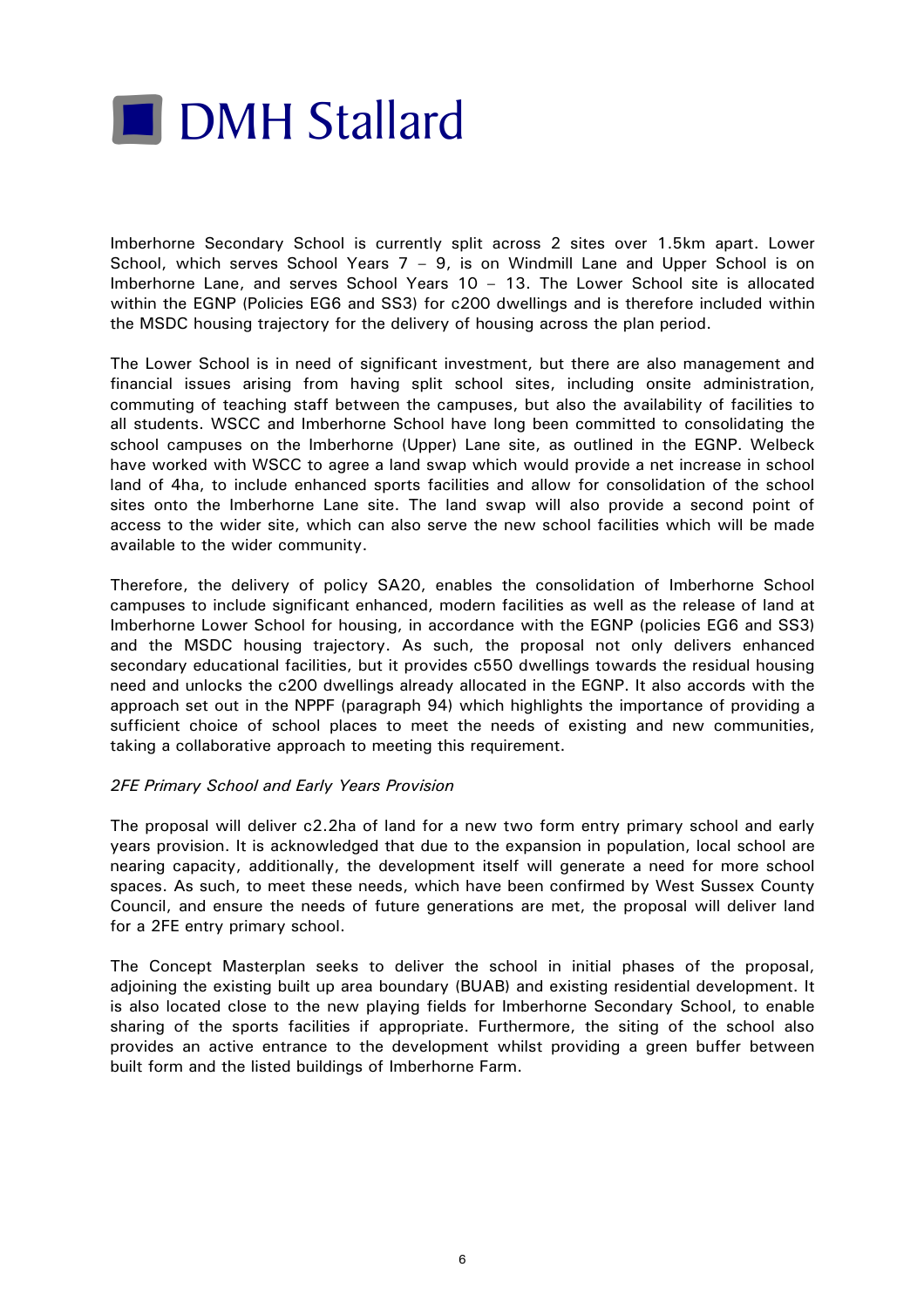

## *Community Hub*

The proposal will deliver a small mixed-use community hub at the entrance to the site. The mixed-use hub can deliver a range of community facilities to meet the needs of the development and the wider area, including a GP surgery, as outlined in Policy SA20. East Grinstead currently benefits from only three GP surgeries, all of which are on the east of the town, the inclusion of a GP surgery within the site will offer health care provision on the west of the town to both existing and future residents. It is intended at this stage, that the mixed-use hub could provide a range of community uses, whilst ensuring that it does not detract from other local shopping parades.

## *Care Community*

A Care Community is proposed in the south east parcel of the site, it will have a direct access onto Imberhorne Lane (although it is proposed that further access into the site will be for emergency vehicles only). The proposals, at this stage, are indicative, but a draft scheme layout is enclosed, this will provide a mix of extra care and independent care dwellings all at a maximum of two storeys.

The indicative proposal will deliver a total of 141 units, of which 109 would be defined as 'extra care' and 32 'independent care', both fall within Use Class C2.

A Demand Study has been produced by Avison Young (enclosed), this identifies that the population of 65 and over, is expected to increase 12.1% between 2017 and 2022, within a 10 mile radius of the site. Additionally, the report identifies a total need for extra care of 1,827 dwellings but a supply of only 165 dwellings in the catchment of the site. As such, there is a significant unmet need for extra care housing within the site area. Additionally, the Council acknowledge within the HEDNA, and through policy DP25 of the District Plan, that there is a need for specialist housing for older people, that would be met through the SA DPD.

Paragraph 61 of the NPPF requires that the housing needs of different groups, including older people, should be assessed and reflected in planning policies. The Planning Policy Guidance has a number of paragraphs on the importance of planning for the needs of older people. It acknowledges that people are living longer and the proportion of older people in the population is therefore increasing. It therefore states that "*Offering older people a better choice of accommodation to suit their changing needs can help them live independently for longer, feel more connected to their communities and help reduce costs to the social care and health systems."*

The Council have undertaken an assessment of housing needs for older people through the HEDNA Addendum 2016 supporting the District Plan. The HEDNA Addendum identifies shortfalls (at 2014) for nearly all types of housing for older people, including Sheltered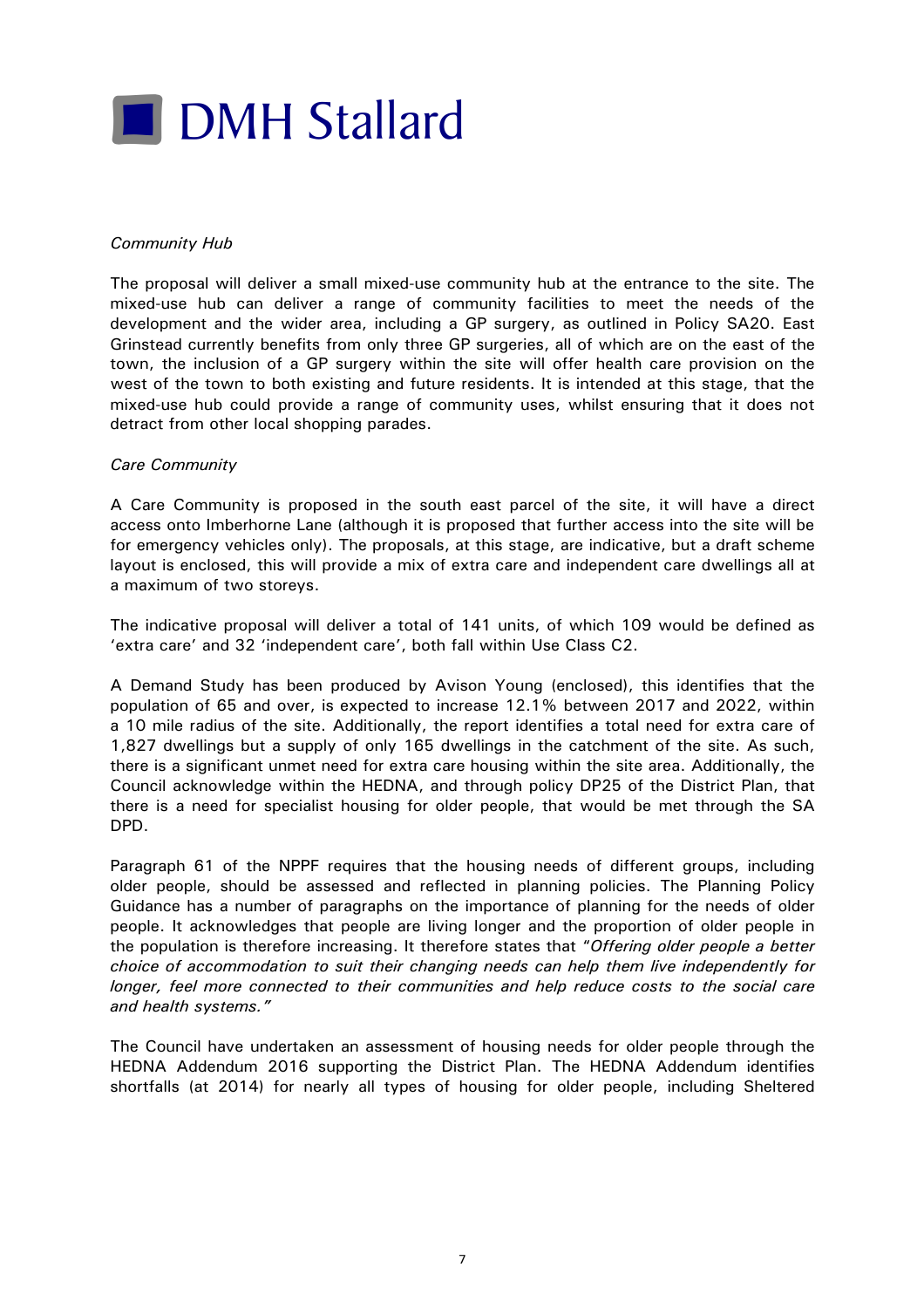

Housing (Independent living) (-9%), Enhanced Sheltered Housing (Independent Living) (- 61%) and Extra Care provision (-36%). Additionally, the Demand Study undertaken for Welbeck, by Avison Young, and enclosed herewith, expands on that assessment, demonstrating the extent of housing need for older people within the broad locality of the site.

The NPPF and PPG place great weight on ensuring that the housing needs of all groups are met, including housing for older people. The delivery of a care community on the site, through Policy SA20, will deliver towards this current unmet need, particularly in the absence of alternative site provision.

## *Strategic SANG, Public Open Space and Allotments*

The proposal will deliver a Strategic SANG of c42 hectares to the west, beyond the north/south track between The Gullege and Felbridge (locally known as 'The Gullege'). The Strategic SANG has been designed by specialist consultants (Barton Willmore – Landscape, and Ecology Partnership – Ecology) and in consultation with MSDC to ensure that it provides the appropriate environment in accordance with Natural England's guidance, including a circular walk of 3km. It provides a wildlife pond, additional native tree and scrub planting, a wildflower meadow and points of interest including a possible look out tower and benches. The proposed SANG masterplan is shown on the Concept Masterplan.

The 3km walk will also connect to a wider network of public rights of walk, including 'The Gullege' towards Felbridge, the Imberhorne Farm track, within the green corridors to be provided within the site, and also towards the Worth Way, a linear Country Park. As such, there are myriad of opportunities for walking in additional to onsite provision.

The provision of 42ha is considerably in excess of that required by the development itself. The Strategic SANG will provide mitigation against recreational activity on the Ashdown Forest Special Protection Area (SPA), encouraging existing and future residents to use this area for recreation and dog walking. It provides mitigation for the proposed development, but also for schemes in the north of the District, enabling continued housing growth against the identified housing needs, whilst ensuring the continued protection of the Ashdown Forest SPA. Therefore, complying with national and local planning policy and the relevant environmental legislation.

The scheme has also been designed to provide significant formal and informal open space and green corridors throughout the site, which is identified in the EGTC at policy SS8. Furthermore, the provision of a SANG to the west of the development safeguards against further encroachment of development in this location, protecting from coalescence with Crawley Down beyond. This can be used by existing and future residents. This will include children's play space, an equipped area of play and allotments.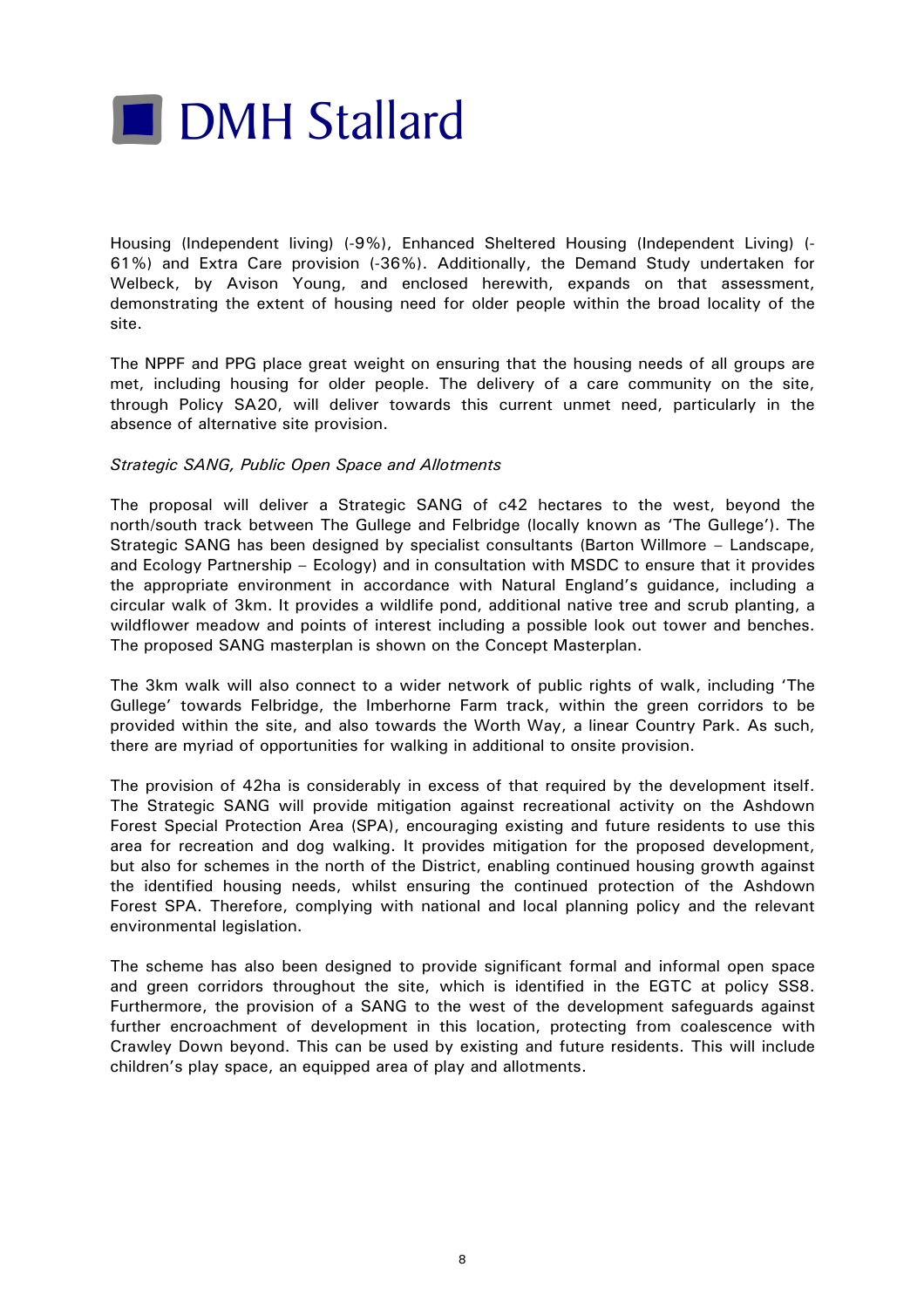

## *Delivery*

Welbeck support the Council's identification of the timescales for development of the proposal. Welbeck have undertaken significant site assessments which could support a planning application at the earliest opportunity, there are no constraints to the delivery of the site in the  $1 - 5$  year plan period.

Furthermore, there is a pressing need to deliver the site to enable the expansion and consolidation of Imberhorne Secondary Schools onto the Imberhorne Lane site, which can only be realised through the release of the land identified through Policy SA 20. Any delay to the release of the site would result in future deterioration of the facilities and therefore education provision at the Imberhorne Lower School site, as well as a delay to the release of that site for housing, as set out in the EGNP. The early delivery of the school proposals will also unlock the development of land at Imberhorne Lower School, as identified within the EGNP, which is also critical to housing delivery in the plan period.

## *Policy SA20 amendments*

Welbeck acknowledge the considerable work undertaken by MSDC to produce the SA DPD and the detailed policies within it. Welbeck also welcome the amendments to the policy arising from the Regulation 18 consultation. However, we still have concern with the reference to the possible provision of plots for Gypsies, Travellers and Travelling Showpeople.

Policy SA20 will deliver significant local infrastructure over and above that normally required of a site of this size and significantly more than other sites within the District Plan and SA DPD. Whilst this is a reflection of local infrastructure needs, any further district level infrastructure provision puts at risk the viability of the site and would place onerous burden on the proposals.

Furthermore, detailed masterplanning of the site has been undertaken, which shows how the proposed uses can be assimilated onto the site. The masterplanning to date, does not account for land for gypsies, travellers and travelling showpeople and it is questioned how this could be delivered on the site in a satisfactory way without the loss of other land uses proposed through the policy requirements. Welbeck therefore object to the inclusion of this provision through policy SA20.

## MSDC SA DPD Evidence Base

## *SHELAA Site Assessment (Site Ref. #770)*

Welbeck have undertaken a suite of site assessments which have been shared with the relevant statutory consultees, including the District Council as part of the Call for Sites, the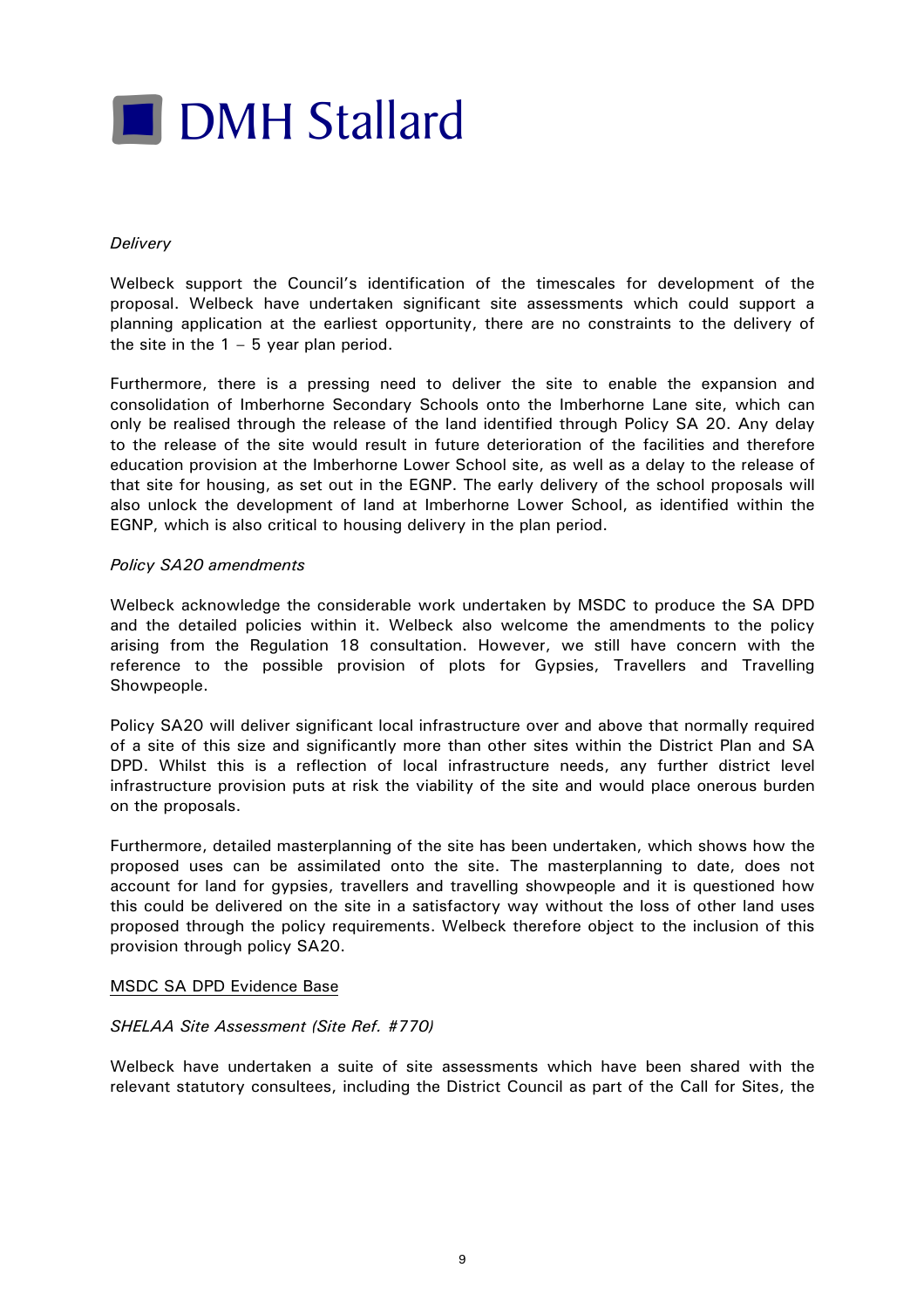

Regulation 18 Consultation, Site Allocation Library and throughout the process of site promotion. The latest site assessment, submitted to the Council as part of the Site Allocation Library (in addition to the Concept Masterplan and Vision Document), and contained herewith includes:

- Highways Appraisal
- Landscape and Visual Impact Appraisal
- Ecology Report
- Flood Risk and Drainage Strategy
- Heritage Statement

Tree surveys have also been undertaken, but as trees and hedgerows are confined to field boundaries and will be largely untouched by the development, they are not enclosed as they are also large documents. However, they have been made available to the Council at earlier stages of the site promotion process, and can be made available again if necessary, but it is welcomed that the Council acknowledge in the SHELAA that trees are not a constraint to development.

The above site assessment has enabled MSDC, their external consultants and statutory consultees to make an informed assessment of the site through the SHELAA process, which Welbeck largely support as a detailed and sound appraisal of the suitability of the site for development. Welbeck support the robust SHLEAA process, the Council commenced with early engagement with developers and the public on the methodology prior to commencing the site selection process. The Council have then undertaken a number of steps (a 'sifting' exercise) to determine whether sites are compliant with the strategic policies of the District Plan and then assess individual sites for suitability.

As part of the sifting exercise, the Council identified a short list of 51 sites (as set out in the Sustainability Appraisal 2020), the land west of Imberhorne Lane (SHELAA #770) is included within this short list. The site assessment process then goes further within the SA process both individually and in comparison with other sites.

Generally, Welbeck support the SHELAA assessment of the site, which concludes that the site offers considerable development potential. Additionally, we welcome the acknowledgement of infrastructure improvements that are associated with the proposals, most notably, the secondary school, primary school (and early years), GP, housing for older people and a Strategic SANG. However, Welbeck object to parts of the site assessment which do not reflect the in-depth site assessment undertaken, nor the amendments that have been carried out throughout the site promotion process and in conjunction with the Council, which has resulted in an amendment to the site boundary. These include: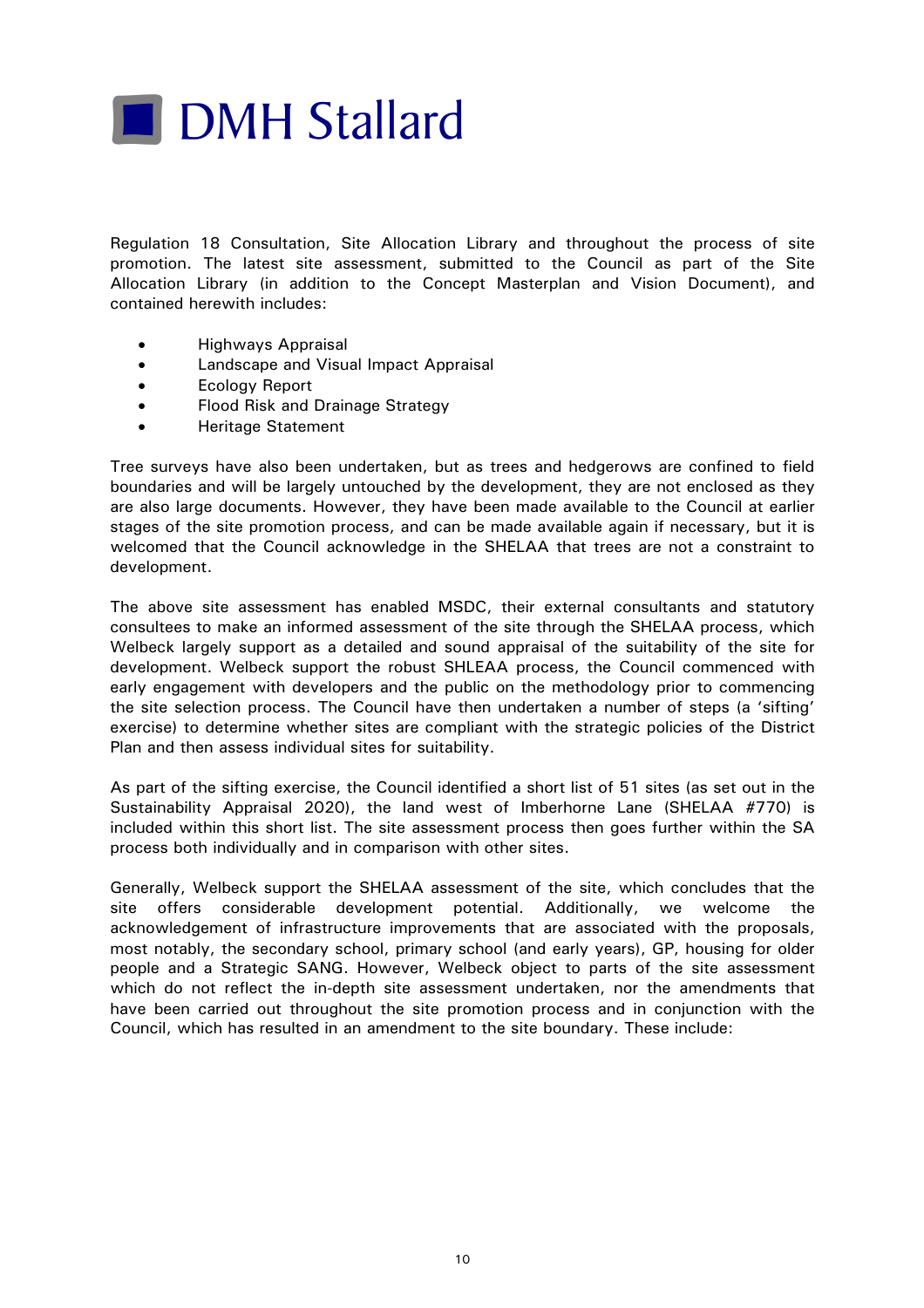

## 1. Ecology

The site assessment suggests that Natural England have concerns regarding high density housing south of Felbridge, however, those representations are a collective response to wider land at Imberhorne Farm (site #770), a site in Crawley Down (site #686) and the additional land at Imberhorne Farm (site #561), which is proposed as a Strategic SANG and not for housing development. Given that the SHLEAA capacity of these sites collectively is 2,800 dwellings, we strongly object to the assessment and advice of Natural England and its use within the SHELAA which is wholly inappropriate as the basis to assess the potential impacts arising from the development of c550 dwellings on the edge of East Grinstead as a standalone site.

We contest the SHELAA assessment of impacts on the Worth Way Local Wildlife Site (LWS) and Hedgecourt SSSI, which conflicts with the findings of the Ecology Report contained herewith. It is acknowledged that Hedgecourt SSSI is a popular local walking route. However, Hedgecourt is approximately 1.9km away from the nearest point of the development proposed on land at Imberhorne Farm. Furthermore, Hedgecourt Lake is separated from the site by the A264, a main road. Alternatively, residents of the proposed development will have access to an onsite Strategic SANG and the Worth Way, so it is highly unlikely that there will be significant recreational use of Hedgecourt Lakes by residents of the proposed development.

The response from Natural England as summarised in the SHELAA site assessment, suggests that there could be harm to the Worth Way Local Wildlife Site, however, the summary also advises that Natural England have no details of the scale or type of the proposed development and have assessed the cumulative impacts of 2,800 dwellings (of which only 550 are allocated) and as such, it must follow that there assessment can be given very little weight. The Worth Way is already a well used recreational route, it is on the national cycle route (Route 21), it provides an important recreational route but also a safe pedestrian and cycle link to the Town Centre, as such, it is not considered that any further recreational use should be discouraged.

Furthermore, the SHELAA assessment only acknowledges the potential for biodiversity net gain within the consultation, it does not include it within the assessment of ecological impacts. The site is farmland and significant open space is proposed, including an onsite Strategic SANG and a range of ecological improvements, this has the potential to offer significant biodiversity net gain. This should be included within the assessment.

We request that MSDC and Natural England review the impacts of the proposed development individually (ie. not in conjunction with other sites, particularly those not promoted for housing development) and in light of the evidence. The SHELAA process is an assessment of individual sites and not of cumulatively effects of combined, not allocated sites. This would alter the assessment of the impacts on SSSI/SNCI/LNR, which would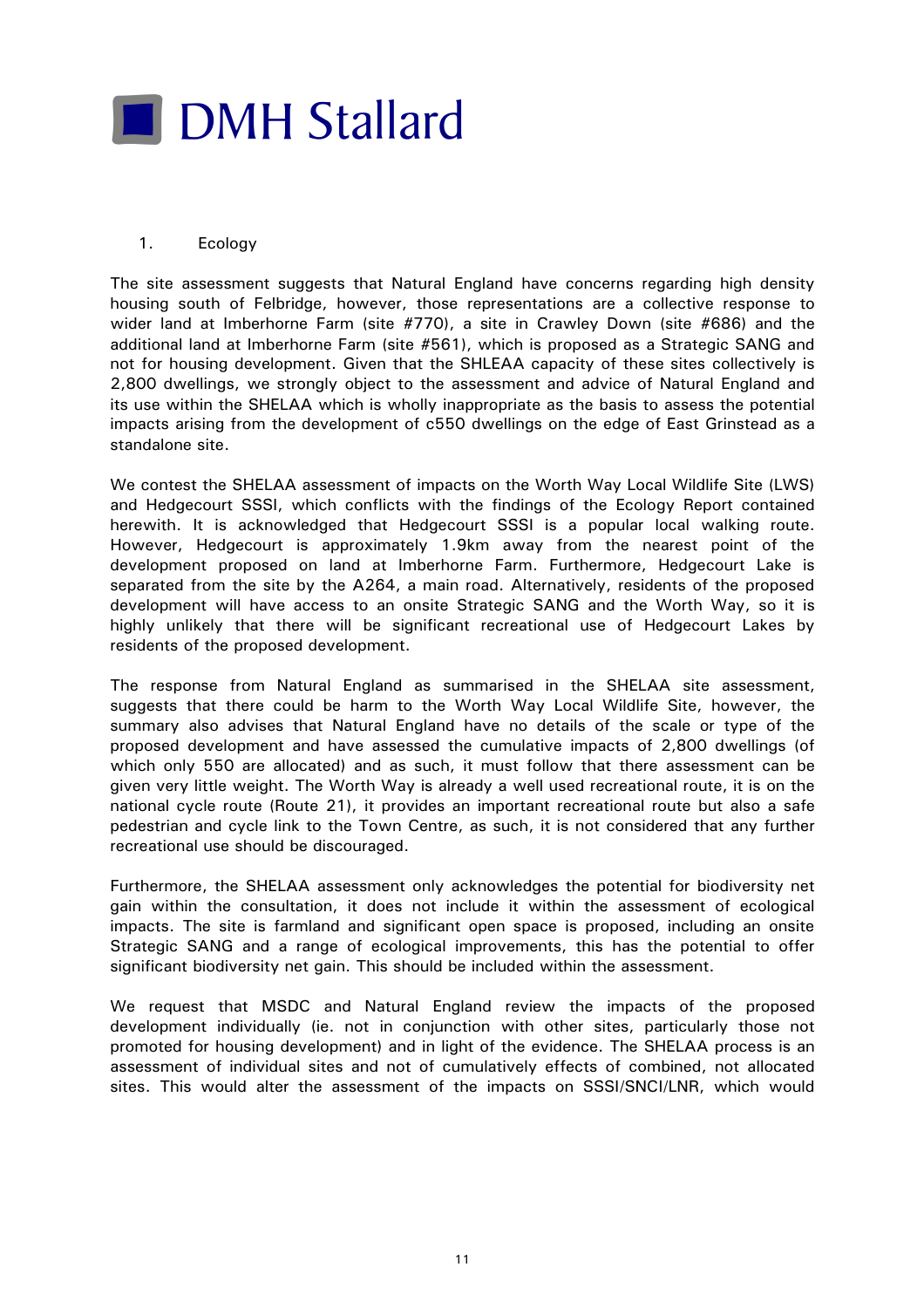

become 'amber', noting the lower level of harm and the potential for mitigation (as concluded on site #686).

2. Heritage

Welbeck also object to the Council's assessment of heritage impacts as set out in the SHLEAA, this does not reflect the most recent evidence submitted to the Council, the specialist advice provided to Welbeck by Orion Heritage, or the amendments which have been made to the proposals as part on ongoing dialogue with MSDC's Conservation Officer. Furthermore, the SHELAA site boundary is wider than the area proposed for allocation, disregarding the removal of the south-west field from the proposals in accordance with feedback from the Council's Heritage Officer.

The SHLEAA assessment states that the development would engulf Imberhorne Farm and Imberhorne Cottages, which would lead to high levels of Less Than Substantial Harm. We do not agree with this assessment, but nonetheless, have amended the concept masterplan prior to the Regulation 19 consultation (and included within the Site Library) to remove development from the field to the west of Imberhorne Farm and Imberhorne Cottages. This will retain a sense of rurality to the remaining farmstead, this is reflected in the latest site allocation boundary and has been agreed by the Council.

Furthermore, the indicative layout for the Care Community has been prepared to retain views of Imberhorne Cottages (the Care Community is proposed as two storey buildings only). Our specialist advisors have therefore concluded that there will be Less than Substantial Harm on the low end of the scale in respect of Imberhorne Farm and Imberhorne Cottages.

Similarly, the Council's SHELAA assessment concludes that the introduction of housing around Gullege Farm would erode its rural setting resulting in Less Than Substantial Harm on the high end. We strongly disagree. The predominant outlook of Gullege Farmhouse is to the south towards the Worth Way, and not from the north. The concept masterplan and site allocation boundary have been amended to reflect discussions with the Council's Conservation Officer, removing the field between Gullege Farm and Imberhorne Farm, which our specialist advisors conclude would result in only a low level of Less than Substantial Harm.

As such, we respectfully request that MSDC review the evidence submitted in support of the proposals and the changes that have been made since the Regulation 18 proposal as a result of consultation with the Council and consequently reflected in the change in the site allocation boundary.

Notwithstanding the above, we welcome the Council's application of the NPPF (paragraph 196) and balancing the perceived harm to these listed building against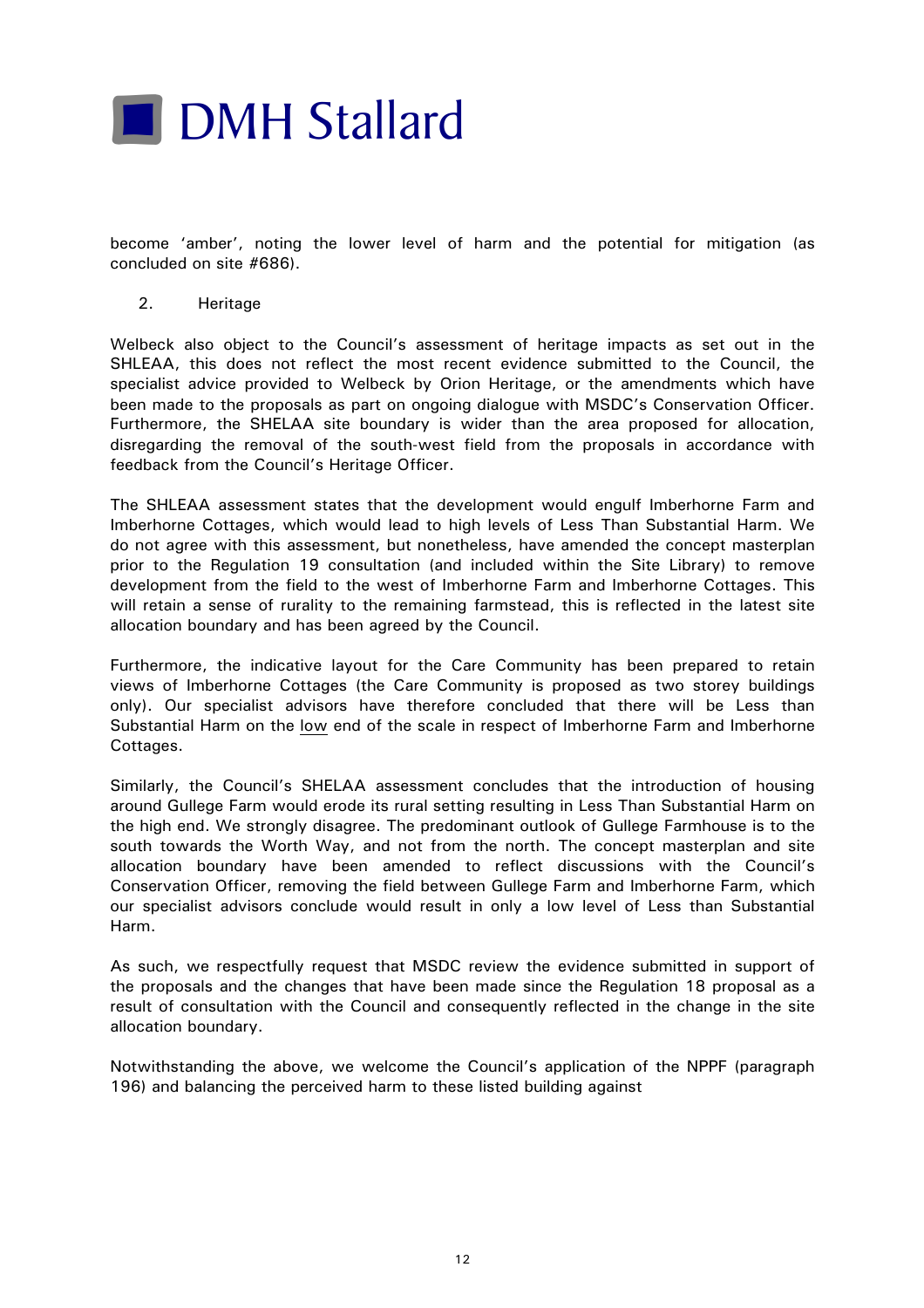

the public benefits of the proposal.

#### *Sustainability Appraisal*

Welbeck support the Council's thorough assessment of the 'sifted sites' which subject to minor amendments is a sound evidence base to support the SA DPD.

Following the SHELAA process, the Council have appropriately assessed the sites through the Sustainability Appraisal (SA) categorising the land west of Imberhorne Upper School (Site Ref #770) as one that performs well and should therefore be taken forwards to site allocation. Crucially, this supports the delivery of housing at East Grinstead, to meet the identified residual housing need.

Welbeck support the Council's sustainability appraisal of the site at pages 129 and 130 of the SA (referred to as Option E), acknowledging that the site will positively contribute  $(2i+1)$  towards the residual housing need of East Grinstead.). As a large site, it is also capable of accommodating a range of housing types and sizes, including small family dwellings and affordable housing; the site will also delivery housing for the older population through the proposed Care Community.

In conclusion, the SA (page 130) notes that weight should be afforded to those sites that can contribute towards this residual requirement, where the positives would outweigh the negative impacts, this wholly accords with the presumption in favour of sustainable development set out in the NPPF.

Although we wholly support the SA process and assessment of the land west of East Grinstead (now referred to as land east and south of Imberhorne Upper School), it does not appear to identify the additional positive contributions the proposal will make towards education and health through the delivery of a 2FE primary school, land for Imberhorne Secondary School, a Care Community and GP surgery. Paragraph 3.30 of the SA identifies that primary schools are at 93% capacity in the East Grinstead area, whilst East Grinstead secondary schools are at 89%. The delivery of land for the expansion and consolidation of Imberhorne Secondary School and land for a new primary school, will allow for further capacity within the wider area over and above that required for the site alone. Additionally, Welbeck are committed to delivering a GP surgery where supported by the CCG, which would improve the assessment of the health objective from a negative score to a positive one.

Additionally, it is questioned how sites in Felbridge (SHELAA sites 196 and 595 for example) are stated to have positive regeneration outcomes whereas strategic development at East Grinstead will has a lesser effect on regeneration. Felbridge is a small settlement with minimal services, furthermore, the majority of Felbridge is in Tandridge District and Surrey County and therefore it is questioned what regeneration could be delivered through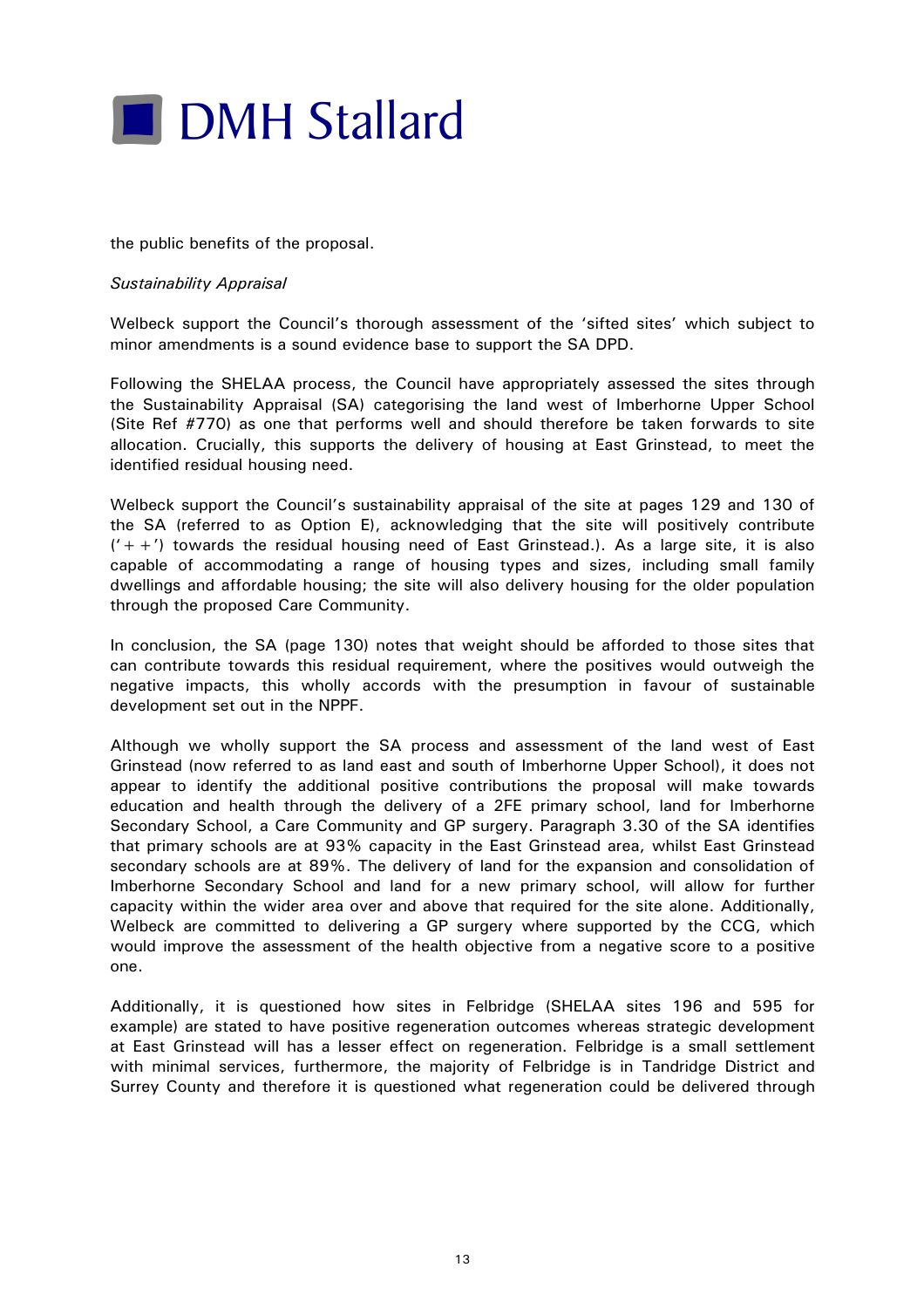

these small sites, which would benefit Mid Sussex District. Conversely, strategic development at East Grinstead will positively support the Town Centre through an increase in population and therefore footfall, encouraging new investment in the Town Centre, we therefore submit that the assessment of regeneration impacts arising through the development of land at Imberhorne (Option E) should be enhanced to  $'++'.$ 

Furthermore, we submit that the assessment of the biodiversity impacts should be improved to at least 'O'. It is acknowledged that the site is adjacent to Ancient Woodland and the Worth Way, a Local Wildlife site, however, there will be no direct impact on these designations as they fall outside the site. Additionally, through the delivery of the proposal, significant landscaped open space will be delivered, including 17ha of formal and informal open space and c40ha of Strategic SANG, both of which will deliver ecological enhancements over the current farmed use of the land. Additionally, the Environmental Bill has had its second reading and is likely to become made legislation over the Plan Period, requiring biodiversity net gains.

## Policy 35 – Safeguarding of Land for and Delivery of Strategic Highway Improvements

Welbeck support policy SA35 which seeks to safeguard land for, and deliver, strategic highway improvements, and commends MSDC for identifying and seeking to deliver improvements to existing infrastructure, such as local road networks. MSDC have undertaken a sustainability appraisal of the policy and delivery of these improvements, which unsurprisingly gives rise to overwhelming positive outcomes. Welbeck in conjunction with MSDC and WSCC have considered a range of possible highway improvement projects which could be secured through policy SA35 and have provided sufficient evidence to the Highways Authority that these schemes will offer a betterment to future journey times along the corridor; all proposed developments in the area which would have an impact on the A264/A22 corridor would be required to make contributions towards these improvements. The SA DPD does not need to identify the scheme of improvements but be confident that there are schemes which could be delivered, furthermore, to secure the detailed scheme would be inflexible.

Plan making should look to the future and set a framework not only for addressing housing and economic needs, but also social, environmental and infrastructure priorities (paragraphs 15 and 20 of the NPPF). Policy 35 seeks to identify improvements to the A22 Corridor at the Felbridge, Imberhorne Lane and Lingfield junctions; development in and around East Grinstead, including that allocated at policy SA20, will be expected to make contributions towards these strategic highways improvements for the overall betterment of the traffic movement through the Town. Paragraph 22 of the NPPF requires that strategic policies look to a minimum period of 15 years from adoption, to anticipate and respond to long-term requirements, including infrastructure, policy 35 wholly accords with this principle.

#### Conclusion